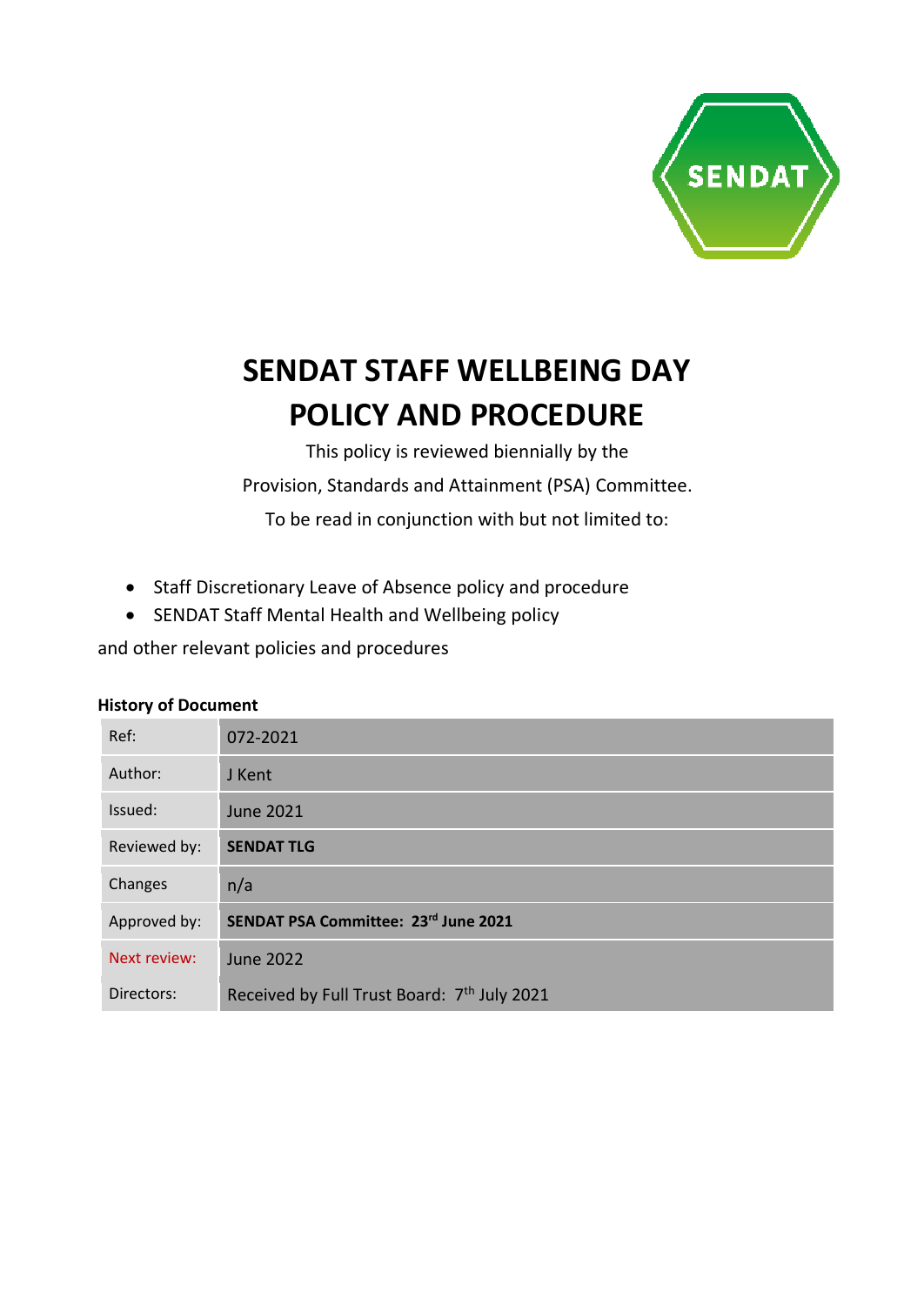

# **Contents**

- 1. Statement of intent
- 2. Purpose and principles
- 3. Scope
- 4. Procedure
- 5. Responsibilities

# **SENDAT Staff Wellbeing Day Policy and Procedure**

# **1. STATEMENT OF INTENT**

- 1.1 SENDAT is a Multi Academy Trust specialising in the care and education of young people with Special Educational Needs and Disabilities. This policy should be considered in the light of this context and the complexity of need that is accommodated within the Trust and its constituent Schools / Alternative Provisions (APs).
- 1.2 The SENDAT Board of Directors recognises the entitlement of a work/life balance for all staff colleagues as established in their terms and conditions of working. Consequently, this policy has been workload impact assessed (see Appendix 2) and SENDAT Schools/APs will organise all activities relating to this policy within normal working hours.
- 1.3 The SENDAT Board of Directors is committed to ensuring that this policy is applied in a way that is fair and non-discriminatory.

# **2. PURPOSE AND PRINCIPLES**

- 2.1 The Trust's Board of Directors is committed to promoting positive mental, physical and emotional wellbeing and will provide suitable support for all staff colleagues. It is recognised that taking action to prevent ill health and promote good health is part of the employer's duty of care. It also makes good educational and business sense, as sickness absence carries high costs both in monetary terms and in terms of the impact upon performance, teaching and learning, morale and productivity, which may disrupt or compromise student progress.
- 2.2 As part of its commitment to promoting positive mental, physical and emotional wellbeing, the SENDAT Board of Directors will offer every permanent employee the opportunity to request one day paid leave of absence in every academic year as a 'wellbeing day'.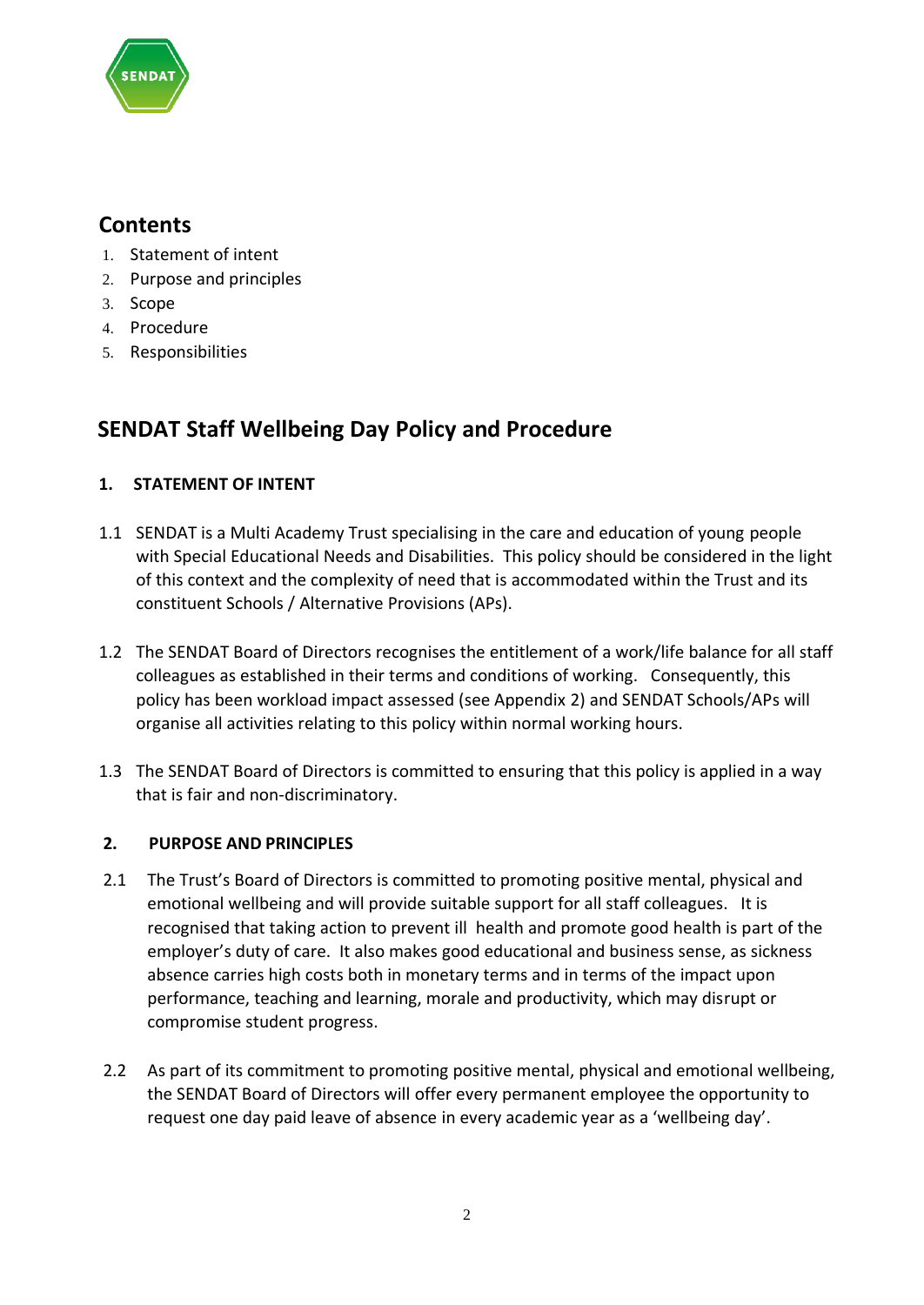

#### **3. SCOPE**

- 3.1 This policy and procedure applies to all employees who have a permanent contract of employment with SENDAT central team and/or one of its constituent Schools / Alternative Provisions (APs).
- 3.2 The opportunity to take a 'wellbeing day' as paid leave of absence is not a contractual entitlement and it will not become incorporated into contracts of employment as either an express or implied term.
- 3.3 The opportunity for permanent members of staff to take one day's leave of absence as a 'wellbeing day' is a discretionary benefit which will be reviewed annually by SENDAT Directors.

# **4. PROCEDURE**

- 4.1 Each employee should request paid leave of absence for a 'wellbeing day' by completing a leave of absence request (LOA) form (see Appendix 1).
- 4.2 No further explanation is required with regard to how the employee intends to spend their 'wellbeing day', although employees are strongly recommended to use the day for an activity which promotes their own individual health and wellbeing.
- 4.3 A request for paid leave of absence for a 'wellbeing day' should be made giving reasonable notice, normally a minimum of two working weeks.
- 4.4 The completed form should be submitted to the Headteacher / Head of School (schoolbased staff) or the Line Manager (central Trust staff) for authorisation.
- 4.5 Authorised LOA forms should be forwarded to the SENDAT HR team as email attachment. email: [hr@sendat.academy.](mailto:hr@sendat.academy)
- 4.6 There is no provision in this policy and procedure to carry forward a 'wellbeing day' to the following academic year. For avoidance of doubt, this means that if a 'wellbeing day' is not taken in any academic year, for any reason, it cannot be carried over.

#### **5. RESPONSIBILITIES**

**5.1 Trust Leadership Group (TLG):** It is the responsibility of the authorising Manager to ensure that requests for 'wellbeing days' are managed in a way that does not cause a detriment to students or an unacceptable increase in the workload of staff colleagues who may have to provide cover.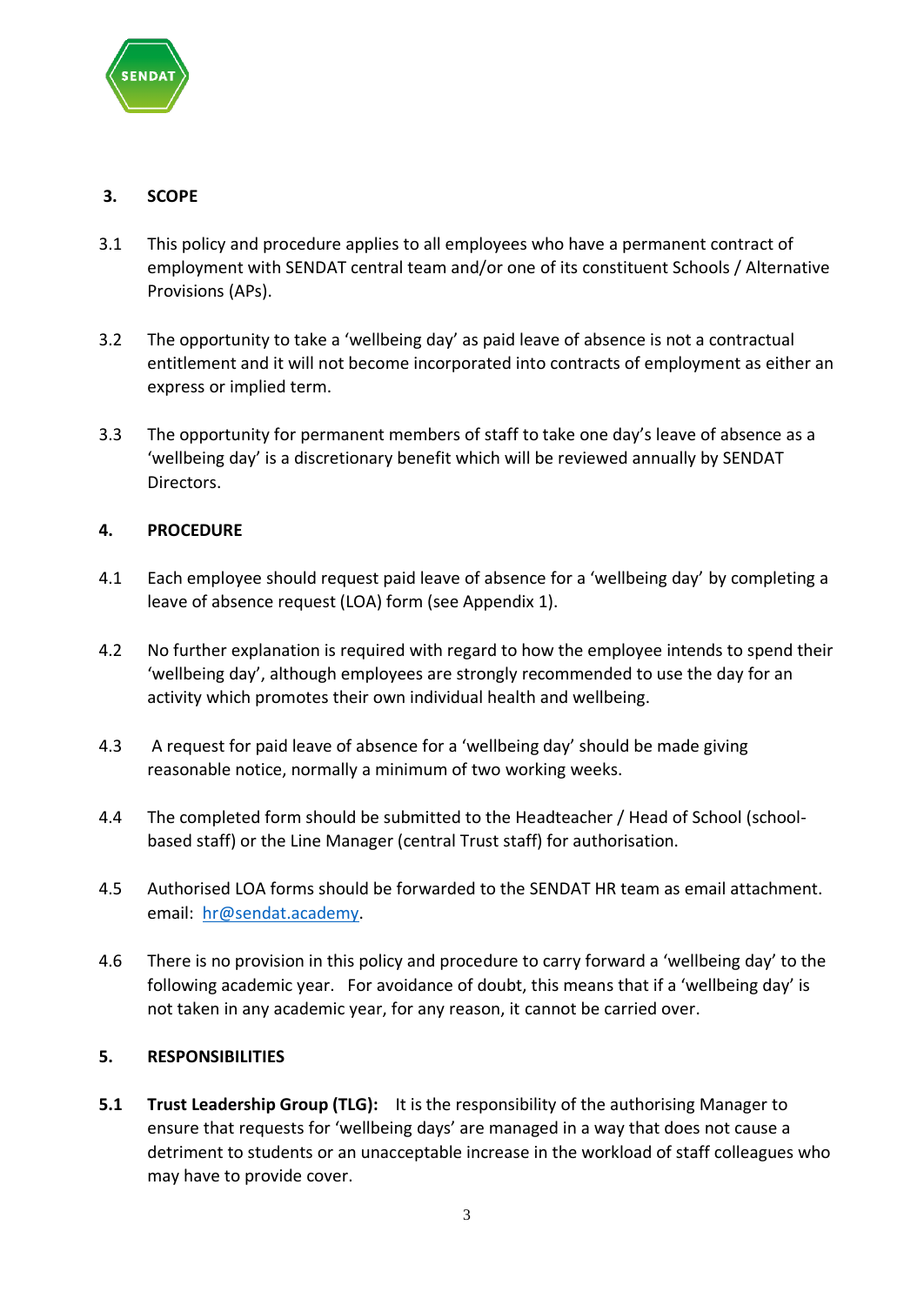

**5.2 Individual employees:** It is the responsibility of the employee making a request for leave of absence for a 'wellbeing day' to provide cover work (teachers) and/or work with staff colleagues to ensure that cover is provided for meetings and/or other commitments.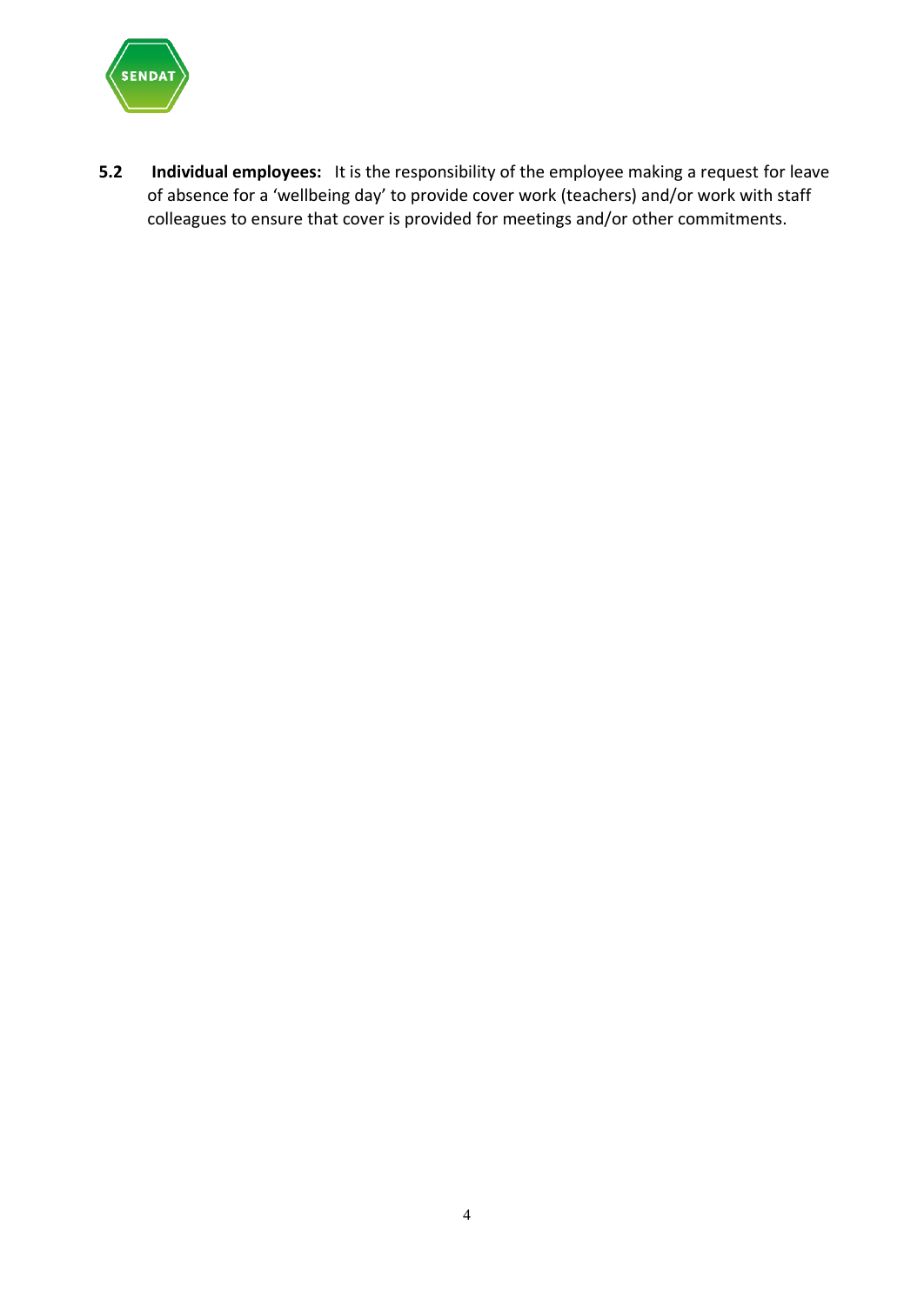

#### **APPENDIX 1**

#### **LEAVE OF ABSENCE / ANNUAL LEAVE REQUEST**

Before making this request, please:

- Read the SENDAT Staff Leave of Absence policy and procedure;
- Discuss any cover requirements which may be required with colleagues affected;
- Ensure any relevant teaching/lesson notes or other documents are available.

| <b>NAME:</b>                                   |                               |                                                             |
|------------------------------------------------|-------------------------------|-------------------------------------------------------------|
| POST:                                          |                               |                                                             |
| DATE(S):                                       | From:<br>To:                  |                                                             |
|                                                | Total number of working days: |                                                             |
| <b>TIMES:</b>                                  | *All day                      |                                                             |
| *Delete as                                     | or                            |                                                             |
| applicable                                     | *From:                        | To:                                                         |
| <b>COVER</b><br><b>REQUIRED:</b>               | requiring cover:              | Insert details of lessons / breaks / other responsibilities |
| <b>REASON</b><br><b>FOR</b><br><b>REQUEST:</b> | with this form.               | Please forward any relevant appointment documentation       |
| <b>SIGNED:</b>                                 |                               |                                                             |

# **PLEASE FORWARD THIS FORM TO YOUR HEADTEACHER / HEAD OF SCHOOL/AP or HEAD OF DEPARTMENT (Central Trust team) for authorisation.**

| <b>YOUR REQUEST IS:</b> |                       |  |  |  |
|-------------------------|-----------------------|--|--|--|
| <b>APPROVED WITH</b>    |                       |  |  |  |
| <b>PAY</b>              |                       |  |  |  |
| <b>APPROVED</b>         |                       |  |  |  |
| <b>WITHOUT PAY</b>      |                       |  |  |  |
| <b>NOT APPROVED</b>     | Please give reason(s) |  |  |  |
|                         |                       |  |  |  |
|                         |                       |  |  |  |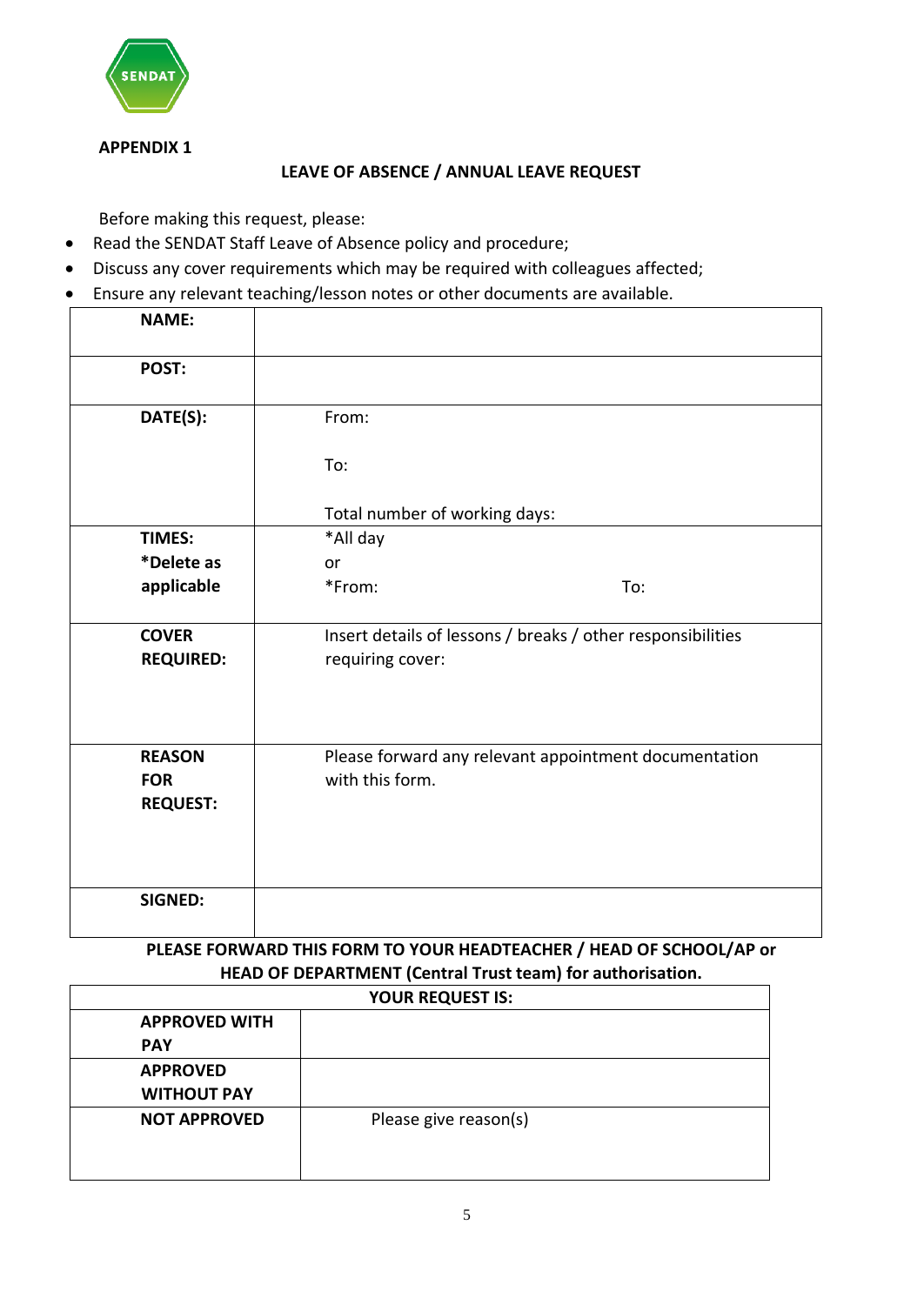

| <b>Signed and</b><br>dated: |  |
|-----------------------------|--|
| <b>PRINT NAME</b>           |  |
| and JOB TITLE:              |  |
|                             |  |

**Please forward a copy of the completed form to [hr@sendat.academy](mailto:hr@sendat.academy)**